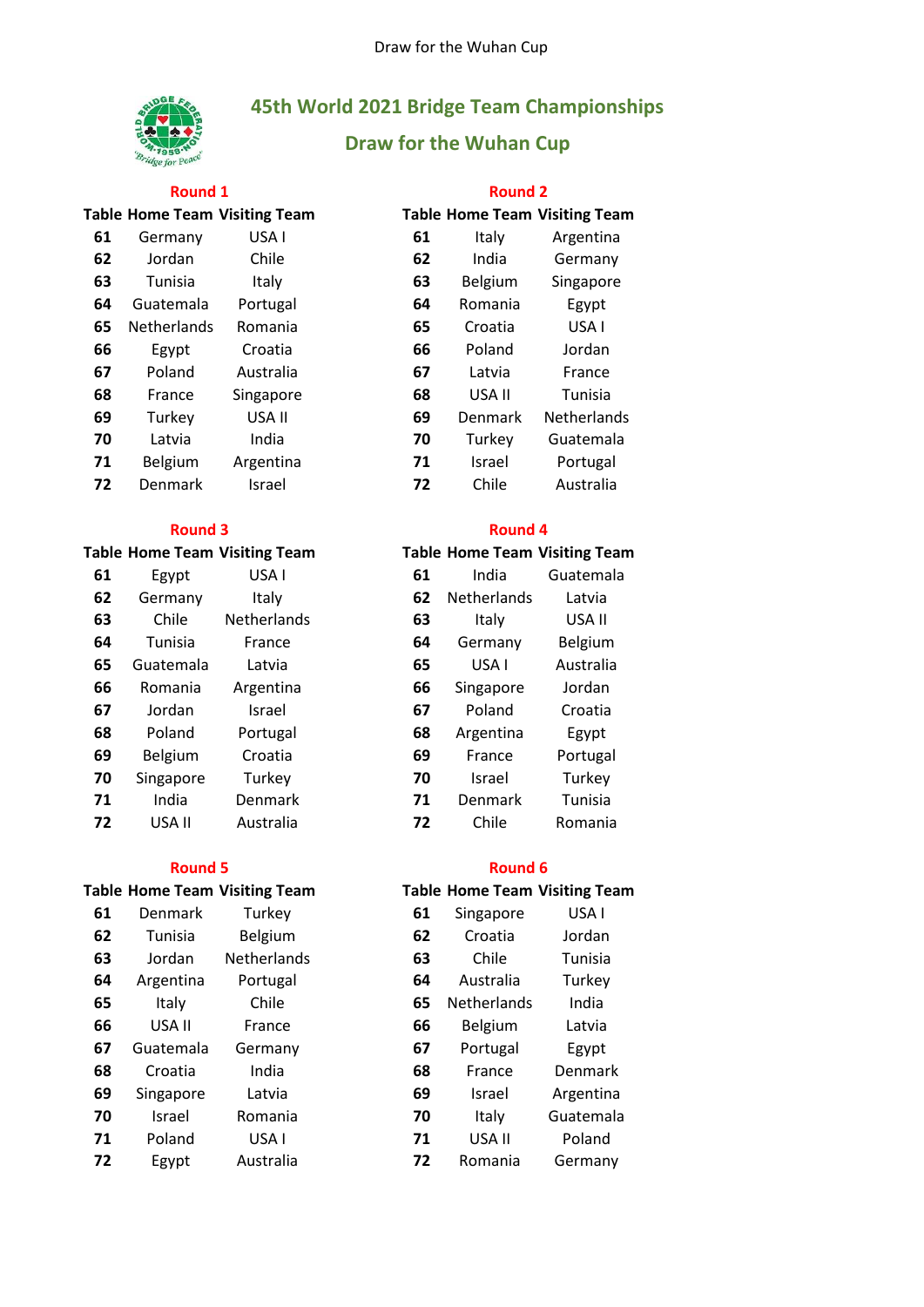## Draw for the Wuhan Cup

| 61 | Guatemala      | USA II    | 61 | Netherlands    | Portugal  |
|----|----------------|-----------|----|----------------|-----------|
| 62 | Portugal       | Latvia    | 62 | Turkey         | India     |
| 63 | Jordan         | Romania   | 63 | Israel         | Tunisia   |
| 64 | Egypt          | Turkey    | 64 | France         | Guatemala |
| 65 | USA I          | Italy     | 65 | Denmark        | Singapore |
| 66 | France         | Israel    | 66 | USA I          | Jordan    |
| 67 | <b>Denmark</b> | Belgium   | 67 | <b>Belgium</b> | Chile     |
| 68 | Chile          | India     | 68 | Poland         | Germany   |
| 69 | Singapore      | Australia | 69 | Latvia         | Egypt     |
| 70 | Croatia        | Germany   | 70 | Romania        | Italy     |
| 71 | Netherlands    | Argentina | 71 | Croatia        | Australia |
| 72 | Tunisia        | Poland    | 72 | Argentina      | USA II    |

# Egypt India **61** Belgium Guatemala Chile Poland **62** Portugal Denmark Romania Portugal Croatia Turkey **64** USA I Turkey Australia France

|    | uuatemala | DEITHICH    | υu | 11 I U I A  | πιαιγ   |
|----|-----------|-------------|----|-------------|---------|
| 67 | Tunisia   | Singapore   | 67 | Singapore   | USA II  |
| 68 | Latvia    | Germany     | 68 | Romania     | Latvia  |
| 69 | Belgium   | Netherlands | 69 | Australia   | Jordan  |
| 70 | USA I     | USA II      | 70 | Argentina   | France  |
| 71 | Jordan    | Argentina   | 71 | Netherlands | Tunisia |
| 72 | Israel    | Italy       | 72 | Germany     | Egypt   |

|    |       | Table Home Team Visiting Team |
|----|-------|-------------------------------|
| 61 | امصعا | <b>Cinganora</b>              |

| UI | 131 aci            | <b>JIIIRADULE</b> | vı | Ausu ana      | 11 I U I O |
|----|--------------------|-------------------|----|---------------|------------|
| 62 | Tunisia            | Croatia           | 62 | Romania       | Tunisia    |
| 63 | Jordan             | Portugal          | 63 | <b>Israel</b> | USA I      |
| 64 | Argentina          | Latvia            | 64 | Croatia       | Denmar     |
| 65 | Turkey             | Belgium           | 65 | Poland        | Guatema    |
| 66 | Poland             | Romania           | 66 | Turkey        | Jordan     |
| 67 | Guatemala          | Chile             | 67 | Singapore     | Netherlar  |
| 68 | Egypt              | Italy             | 68 | USA II        | Egypt      |
| 69 | Australia          | Denmark           | 69 | Portugal      | Belgiun    |
| 70 | <b>Netherlands</b> | France            | 70 | Latvia        | Chile      |
| 71 | Germany            | USA II            | 71 | Italy         | France     |
| 72 | USA I              | India             | 72 | Argentina     | German     |
|    |                    |                   |    |               |            |

| <b>Round 7</b> |                                      |           |    | <b>Round 8</b>                       |           |  |
|----------------|--------------------------------------|-----------|----|--------------------------------------|-----------|--|
|                | <b>Table Home Team Visiting Team</b> |           |    | <b>Table Home Team Visiting Team</b> |           |  |
| 61             | Guatemala                            | USA II    | 61 | Netherlands                          | Portugal  |  |
| 62             | Portugal                             | Latvia    | 62 | Turkey                               | India     |  |
| 63             | Jordan                               | Romania   | 63 | Israel                               | Tunisia   |  |
| 64             | Egypt                                | Turkey    | 64 | France                               | Guatemala |  |
| 65             | USA I                                | Italy     | 65 | Denmark                              | Singapore |  |
| 66             | France                               | Israel    | 66 | USA I                                | Jordan    |  |
| 67             | <b>Denmark</b>                       | Belgium   | 67 | Belgium                              | Chile     |  |
| 68             | Chile                                | India     | 68 | Poland                               | Germany   |  |
| 69             | Singapore                            | Australia | 69 | Latvia                               | Egypt     |  |
| 70             | Croatia                              | Germany   | 70 | Romania                              | Italy     |  |
| 71             | <b>Netherlands</b>                   | Argentina | 71 | Croatia                              | Australia |  |
| 72             | Tunisia                              | Poland    | 72 | Argentina                            | USA II    |  |

## **Round 9 Round 10**

## **Table Home Team Visiting Team Table Home Team Visiting Team**

| 61 | Egypt     | India              | 61 | Belgium     | Guatemala |
|----|-----------|--------------------|----|-------------|-----------|
| 62 | Chile     | Poland             | 62 | Portugal    | Denmark   |
| 63 | Romania   | Portugal           | 63 | Chile       | Croatia   |
| 64 | Croatia   | Turkey             | 64 | USA I       | Turkey    |
| 65 | Australia | France             | 65 | Poland      | Israel    |
| 66 | Guatemala | Denmark            | 66 | India       | Italy     |
| 67 | Tunisia   | Singapore          | 67 | Singapore   | USA II    |
| 68 | Latvia    | Germany            | 68 | Romania     | Latvia    |
| 69 | Belgium   | <b>Netherlands</b> | 69 | Australia   | Jordan    |
| 70 | USA I     | USA II             | 70 | Argentina   | France    |
| 71 | Jordan    | Argentina          | 71 | Netherlands | Tunisia   |
| 72 | Israel    | Italy              | 72 | Germany     | Egypt     |

## **Round 11 Round 12**

# **Table Home Team Visiting Team Table Home Team Visiting Team** Israel Singapore **61** Australia India Croatia Denmark Poland Guatemala Singapore Netherlands Portugal Belgium Argentina Germany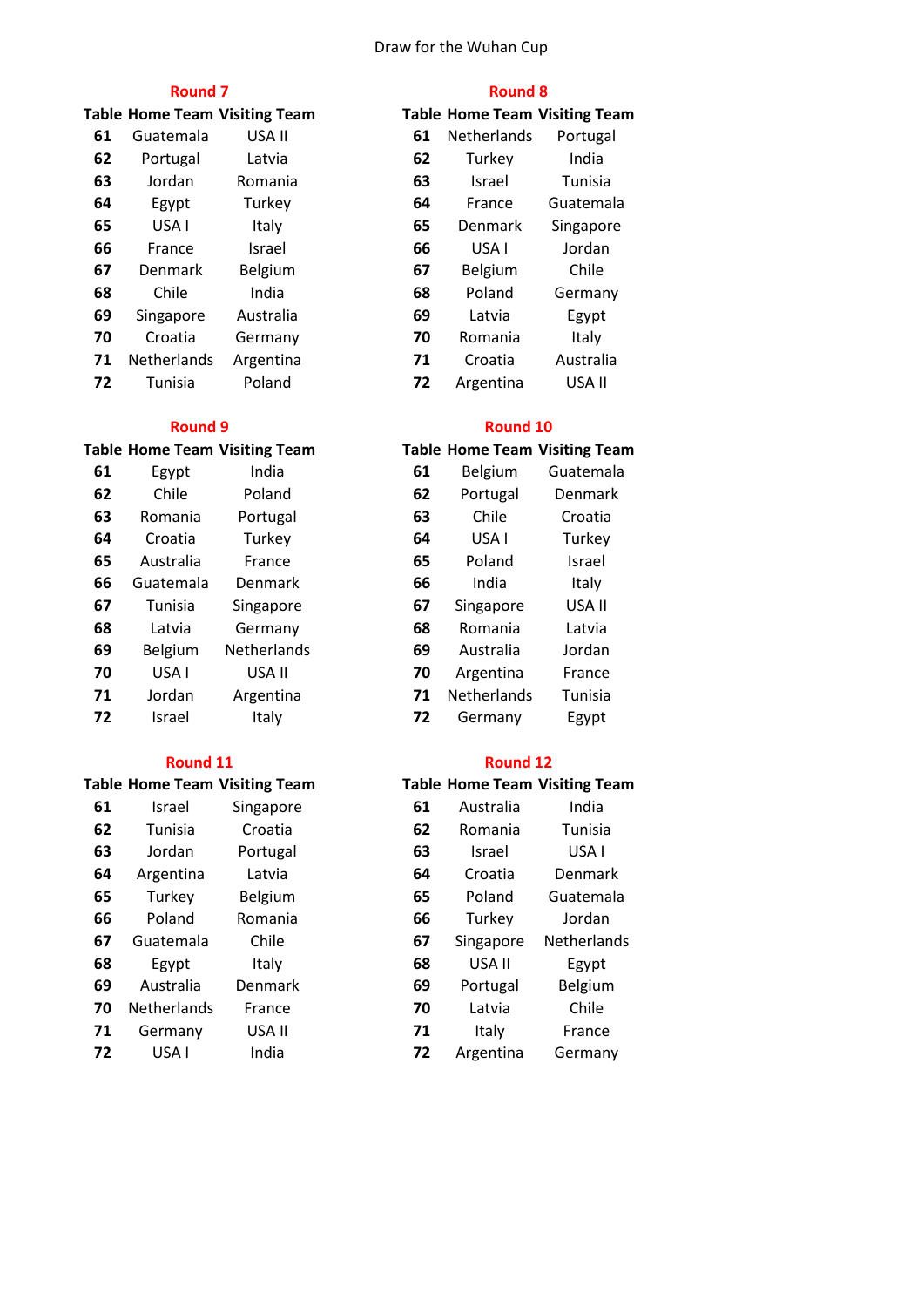## Draw for the Wuhan Cup

## **Round 13 Round 14**

|    |             | <b>Table Home Team Visiting Team</b> |    | <b>Table Home Team Visiting Tear</b> |               |
|----|-------------|--------------------------------------|----|--------------------------------------|---------------|
| 61 | Singapore   | Argentina                            | 61 | France                               | Belgium       |
| 62 | Netherlands | Croatia                              | 62 | Argentina                            | Tunisia       |
| 63 | India       | Poland                               | 63 | Singapore                            | Guatemala     |
| 64 | Egypt       | France                               | 64 | India                                | Jordan        |
| 65 | Romania     | Belgium                              | 65 | Croatia                              | Romania       |
| 66 | Turkey      | Chile                                | 66 | Germany                              | <b>Israel</b> |
| 67 | Australia   | Italy                                | 67 | Latvia                               | Poland        |
| 68 | Portugal    | Germany                              | 68 | Turkey                               | Italy         |
| 69 | Guatemala   | Israel                               | 69 | Portugal                             | USA II        |
| 70 | USA II      | Denmark                              | 70 | Denmark                              | Egypt         |
| 71 | Jordan      | Latvia                               | 71 | USA I                                | Chile         |
| 72 | Tunisia     | USA I                                | 72 | <b>Netherlands</b>                   | Australia     |

|    |                | Table Home Team Visiting Team |    |           | Table Home Team Visiting Tean |
|----|----------------|-------------------------------|----|-----------|-------------------------------|
| 61 | Romania        | USA I                         | 61 | India     | France                        |
| 62 | Latvia         | USA II                        | 62 | Latvia    | Denmark                       |
| 63 | Argentina      | Poland                        | 63 | Portugal  | Tunisia                       |
| 64 | Tunisia        | Australia                     | 64 | Italy     | Jordan                        |
| 65 | <b>Denmark</b> | Chile                         | 65 | Belgium   | Poland                        |
| 66 | Turkey         | France                        | 66 | Chile     | Egypt                         |
| 67 | Guatemala      | Netherlands                   | 67 | Croatia   | Guatemala                     |
| 68 | Jordan         | Germany                       | 68 | USA I     | Argentina                     |
| 69 | Italy          | Singapore                     | 69 | USA II    | Netherlands                   |
| 70 | Egypt          | <b>Belgium</b>                | 70 | Romania   | Turkey                        |
| 71 | India          | Israel                        | 71 | Germany   | Singapore                     |
| 72 | Croatia        | Portugal                      | 72 | Australia | Israel                        |
|    |                |                               |    |           |                               |

|    |           | <b>Table Home Team Visiting Team</b> |    |           | <b>Table Home Team Visiting Tean</b> |
|----|-----------|--------------------------------------|----|-----------|--------------------------------------|
| 61 | Egypt     | Poland                               | 61 | USA I     | Guatemala                            |
| 62 | Italy     | Netherlands                          | 62 | France    | Jordan                               |
| 63 | Argentina | Australia                            | 63 | Australia | Portugal                             |
| 64 | Chile     | <b>Israel</b>                        | 64 | Latvia    | Tunisia                              |
| 65 | Portugal  | Singapore                            | 65 | Turkey    | Netherlands                          |
| 66 | Guatemala | Romania                              | 66 | Italy     | <b>Belgium</b>                       |

|    | uuuunuu | 11011101110 | vv | 1 LU I V  | <b>DUISIUIII</b> |
|----|---------|-------------|----|-----------|------------------|
| 67 | France  | Croatia     | 67 | Poland    | Singapore        |
| 68 | Tunisia | Turkey      | 68 | USA II    | Croatia          |
| 69 | USA I   | Latvia      | 69 | Germany   | Chile            |
| 70 | Jordan  | USA II      | 70 | Denmark   | Romania          |
| 71 | Germany | Denmark     | 71 | Argentina | India            |
| 72 | India   | Belgium     | 72 | Israel    | Egypt            |

|    |             | <b>Fable Home Team Visiting Team</b> |
|----|-------------|--------------------------------------|
| 61 | France      | Belgium                              |
| 62 | Argentina   | Tunisia                              |
| 63 | Singapore   | Guatemala                            |
| 64 | India       | Jordan                               |
| 65 | Croatia     | Romania                              |
| 66 | Germany     | Israel                               |
| 67 | Latvia      | Poland                               |
| 68 | Turkey      | Italy                                |
| 69 | Portugal    | USA II                               |
| 70 | Denmark     | Egypt                                |
| 71 | USA I       | Chile                                |
| 72 | Netherlands | Australia                            |

## **Round 15 Round 16**

# **Table Home Team Visiting Team Table Home Team Visiting Team**

| 61 | India     | France      |
|----|-----------|-------------|
| 62 | Latvia    | Denmark     |
| 63 | Portugal  | Tunisia     |
| 64 | Italy     | Jordan      |
| 65 | Belgium   | Poland      |
| 66 | Chile     | Egypt       |
| 67 | Croatia   | Guatemala   |
| 68 | USA I     | Argentina   |
| 69 | USA II    | Netherlands |
| 70 | Romania   | Turkey      |
| 71 | Germany   | Singapore   |
| 72 | Australia | Israel      |

## **Round 17 Round 18**

|    |           | <b>Fable Home Team Visiting Team</b> |
|----|-----------|--------------------------------------|
| 61 | USA I     | Guatemala                            |
| 62 | France    | Jordan                               |
| 63 | Australia | Portugal                             |
| 64 | Latvia    | Tunisia                              |
| 65 | Turkey    | Netherlands                          |
| 66 | Italy     | Belgium                              |
| 67 | Poland    | Singapore                            |
| 68 | USA II    | Croatia                              |
| 69 | Germany   | Chile                                |
| 70 | Denmark   | Romania                              |
| 71 | Argentina | India                                |
| 72 | Israel    | Egypt                                |
|    |           |                                      |